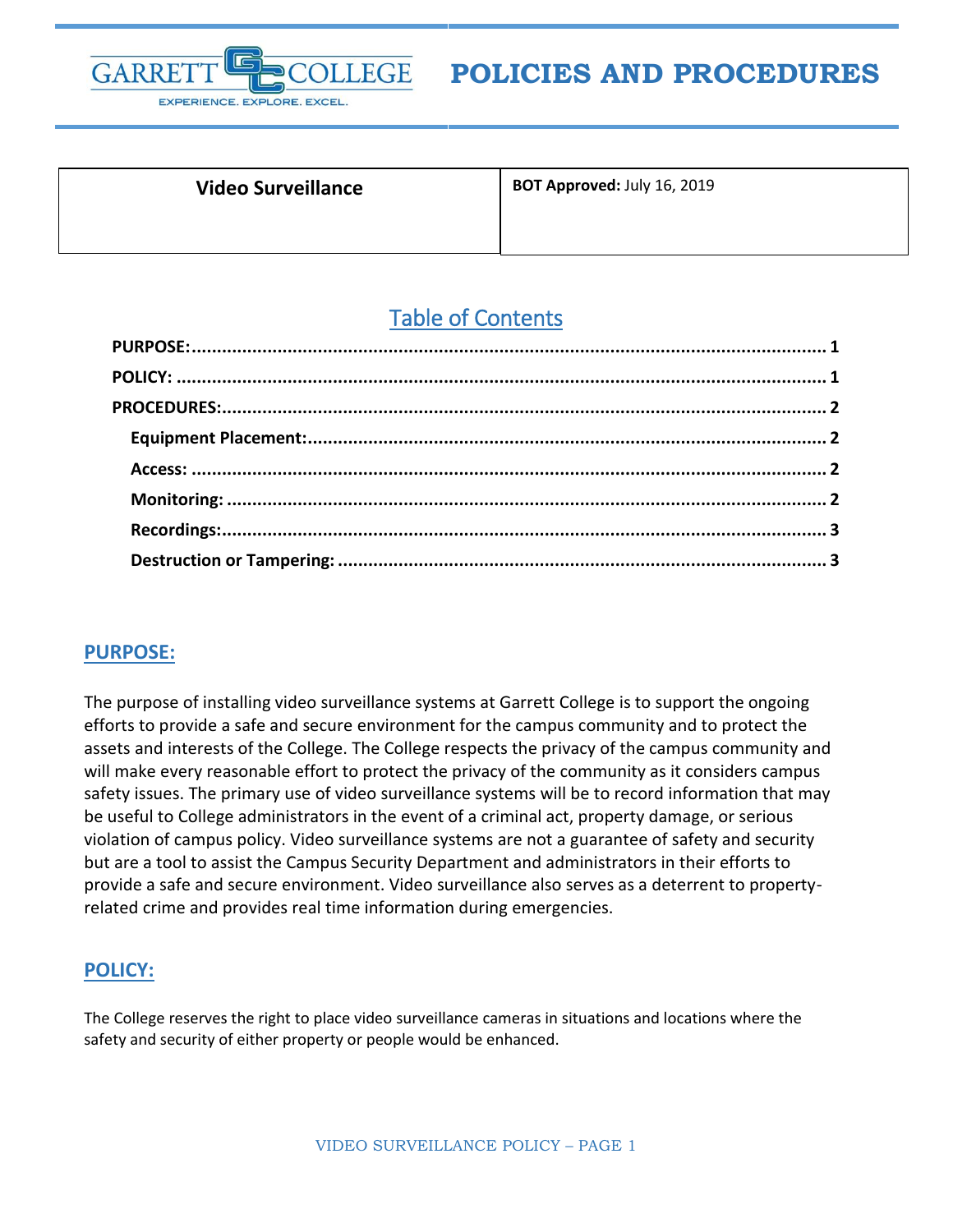

**POLICIES AND PROCEDURES**

## <span id="page-1-0"></span>**PROCEDURES:**

#### <span id="page-1-1"></span>**Equipment Placement:**

Placement of video surveillance equipment shall be at the recommendation of the Coordinator of Safety and Security, in collaboration with IT, with the final authorization through the Vice President of Administrative & Financial Services. Once approved, all surveillance cameras must connect to the College's centralized surveillance system.

Video surveillance equipment shall not be placed in areas where privacy can be compromised such as private living areas, bathrooms, shower areas, locker rooms or changing areas or areas where a reasonable person might change clothing or private offices.

Clearly visible signage, identifying the use of video surveillance cameras must be installed at a building entrance and/or parking lots, and wherever else there are cameras.

This policy does not apply to covert cameras used by law enforcement for criminal investigations.

#### <span id="page-1-2"></span>**Access:**

Video may only be monitored by Campus Security staff.

IT system/network administrators will have access to the video surveillance system for configuration and maintenance purposes only.

Internal requests to release information obtained from surveillance cameras must be submitted in writing to the Coordinator of Safety and Security and approved by the Vice President of Administrative & Financial Services.

Video recordings may be requested and released to third parties in conformance with the requirements of a local, state, or federal law enforcement agency, and in accordance to college policy and Family Educational Rights and Privacy Act (FERPA).

#### <span id="page-1-3"></span>**Monitoring:**

Video surveillance shall be used exclusively for purposes of campus safety and asset protection. The primary use will be to record images for future identification of individuals in the event of legal or policy violations. Campus Security may use video in real time monitoring as an additional tool to ensure Campus Safety and Security. Real time monitoring will not be used as a means to replace foot or vehicle patrols by security personnel.